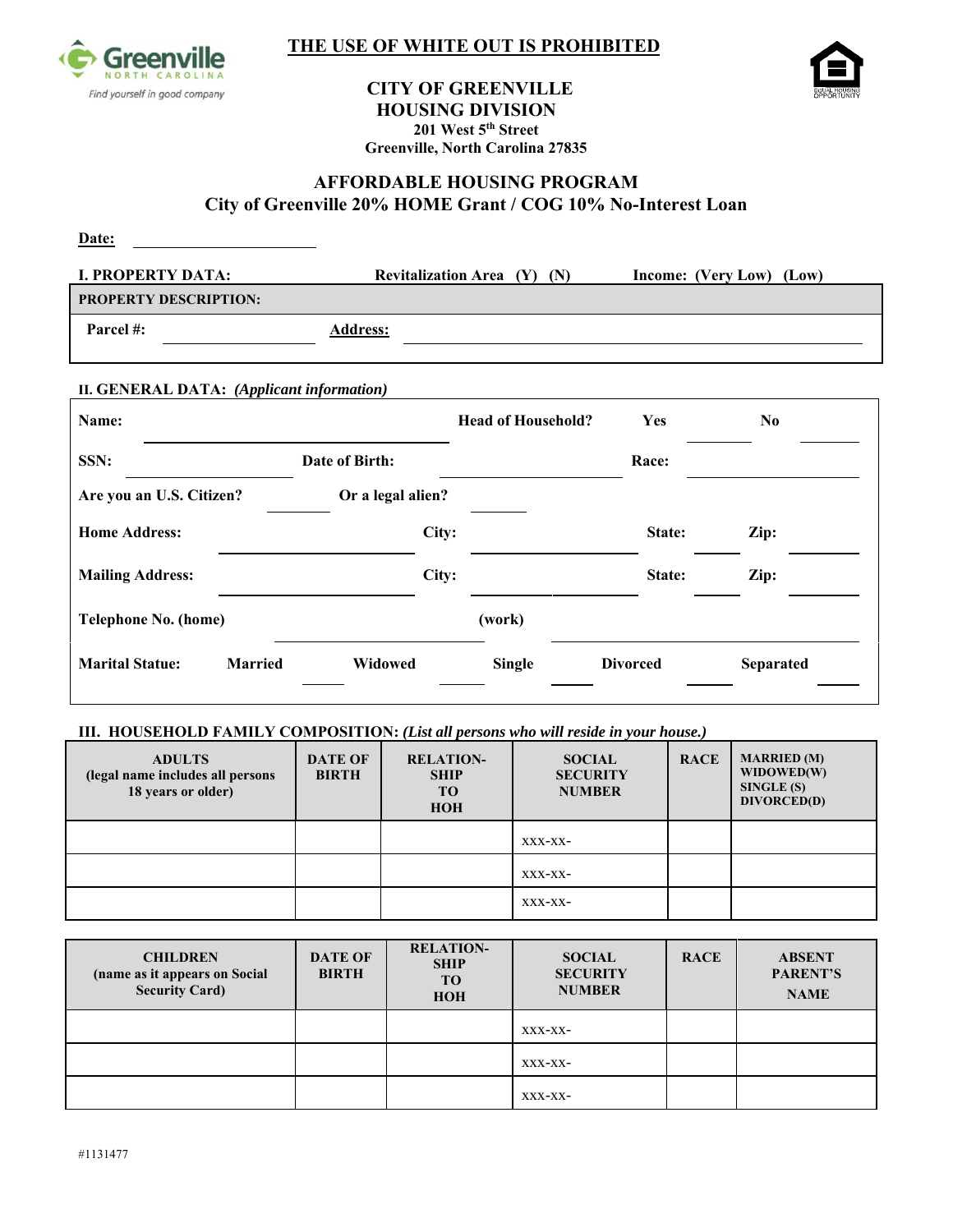## **IV. EMPLOYMENT INFORMATION:** *If NOT employed, please indicate.*

| <b>HEAD OF HOUSEHOLD:</b> | <b>SPOUSE / COHABITANT:</b> |
|---------------------------|-----------------------------|
| <b>Employer Name</b>      | <b>Employer Name</b>        |
| Address                   | Address                     |
|                           |                             |
|                           |                             |
| Phone No.                 | Phone No.                   |
| Occupation                | Occupation                  |
| Length of                 | Length of                   |
| Employment                | Employment                  |
|                           |                             |

## **V. MONTHLY INCOME:** *You must disclose all income***.**

|                                    | <b>HEAD of HOUSEHOLD</b> | SPOUSE/COHABITANT      | <b>OTHER</b> |
|------------------------------------|--------------------------|------------------------|--------------|
| Employment (Incl. OT, etc)         | \$                       | \$                     | \$           |
| Social Security                    |                          |                        |              |
| V.A.                               |                          |                        |              |
| Pension                            |                          |                        |              |
| Gross Income Real Estate           |                          |                        |              |
| Welfare                            |                          |                        |              |
| Income from others                 |                          |                        |              |
| Child Support                      |                          |                        |              |
| Other Source                       |                          |                        |              |
| Total                              | (A)                      | S<br>(B)               | (C)          |
|                                    |                          | ь                      | ς            |
| <b>GRAND TOTAL INCOME (A+B+C):</b> | \$.                      | $X$ 12 (months) =<br>S | (D)          |

**VI. ASSETS:** *You must provide documentation supporting balances of all accounts.* (2 months of current bank/Investment statements, etc.)

| <b>ASSET TYPE</b>     | <b>ACCOUNT # LOCATION</b> |                                            | <b>BALANCE</b> (A) | <b>PROJECTED</b><br>INCOME(B) |     |
|-----------------------|---------------------------|--------------------------------------------|--------------------|-------------------------------|-----|
| Saving Account        |                           |                                            |                    |                               |     |
| Checking Account      |                           |                                            |                    |                               |     |
| 401 (K) / Pension     |                           |                                            |                    |                               |     |
| Marketable Securities |                           |                                            |                    |                               |     |
| Property              |                           |                                            |                    |                               |     |
| Other                 |                           |                                            |                    |                               |     |
| <b>TOTAL</b>          |                           | <b>PROJECTED ANNUAL INCOME FROM ASSETS</b> |                    |                               | (B) |

#### **VII. INCOME SUMMARY:**

| <b>Income: Employment/Other</b> | ¢ | Section V. Total from (D)  |               |                                    |
|---------------------------------|---|----------------------------|---------------|------------------------------------|
| <b>Income from Assets</b>       |   | Section VI. Total from (B) |               |                                    |
| <b>Total Annual Income</b>      |   |                            | $\frac{1}{2}$ | <b>Percentage of Median Income</b> |

## **VIII. TOTAL INCOME FROM PREVIOUS YEAR:**

| <b>HEAD OF HOUSEHOLD</b>                                            | <b>SPOUSE</b> | <b>OTHER</b> |  |  |  |
|---------------------------------------------------------------------|---------------|--------------|--|--|--|
|                                                                     |               |              |  |  |  |
| (Please circle appropriate income level (Very Low or Low on page 1) |               |              |  |  |  |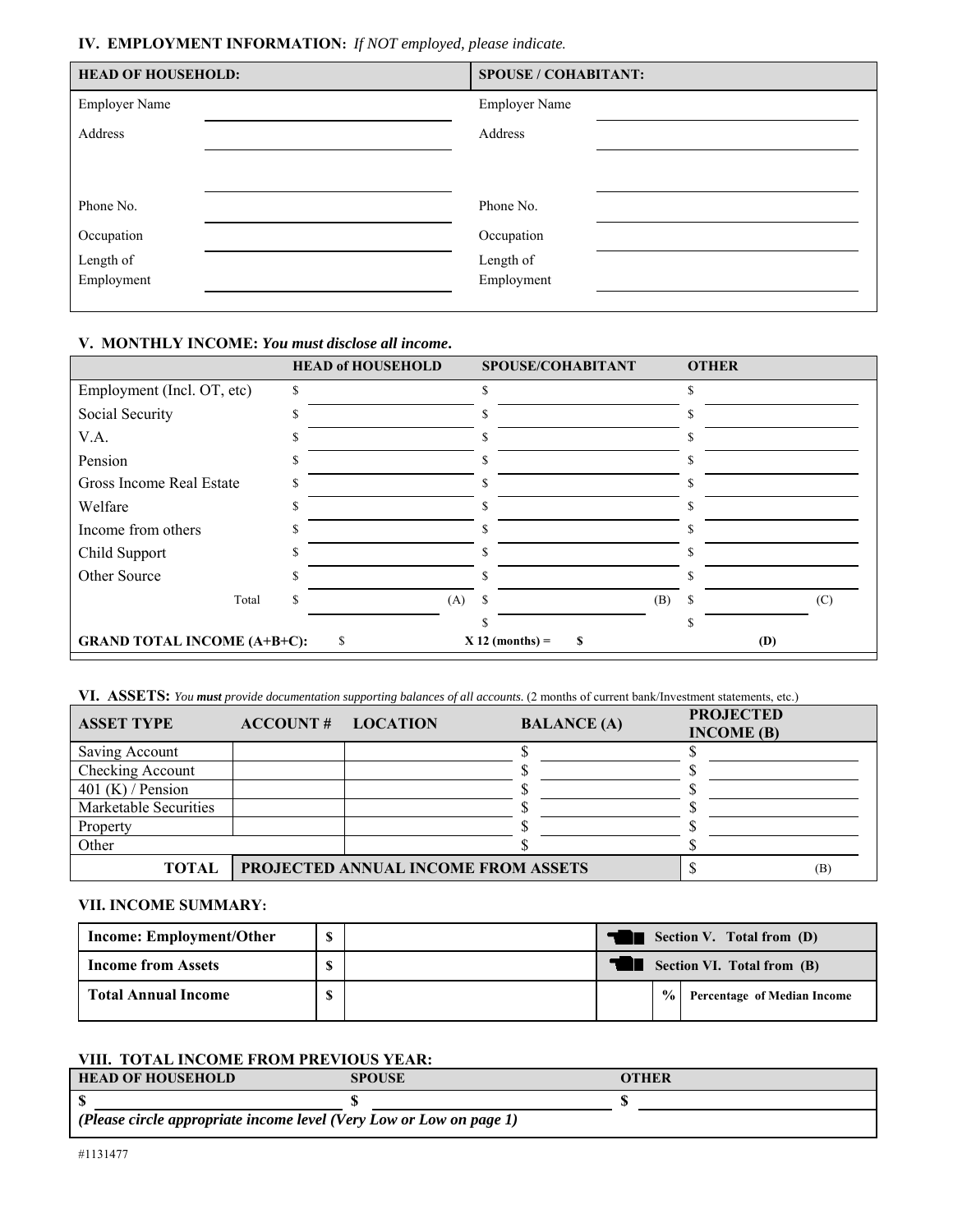#### **IX. CURRENT MONTHLY EXPENSES:**

| <b>EXPENSES</b>                                           | <b>HEAD OF HOUSEHOLD</b> | SPOUSE/COHABITANT | <b>OTHER</b> |
|-----------------------------------------------------------|--------------------------|-------------------|--------------|
| Car Payment(s)                                            | \$                       | \$                | \$           |
| Credit Card(s)                                            | \$                       | \$                | S            |
| Personal Loan(s)                                          | \$                       | \$                | \$           |
| Other Loan(s) (Student Loans-<br>need letter if deferred) | \$                       | \$                | S            |
| Child Support / Alimony<br>(being paid out)               | S                        | S                 | S            |
| Other Payment(s)<br>(Medical Bills, etc.)                 | \$                       | \$                | \$           |
| Total(s)                                                  | \$                       | \$                | S            |
|                                                           |                          |                   |              |

## **X. CURRENT MONTHLY LIVING EXPENSES:**

| <b>LIVING EXPENSES</b>  | <b>HEAD OF HOUSEHOLD</b> | SPOUSE/COHABITANT | <b>OTHER</b> |
|-------------------------|--------------------------|-------------------|--------------|
| Rent                    | \$                       | \$                | \$           |
| * Utilities             | \$                       | \$                | \$           |
| Telephone (Home & Cell) | \$                       | \$                | \$           |
| Cable                   | \$                       | \$                | \$           |
| Groceries               | \$                       | \$                | \$           |
| <b>Savings Deposit</b>  | \$                       | \$                | \$           |
| Insurance (Car & Life)  | $\mathbf S$              | \$                | \$           |
| Miscellaneous           | \$                       | \$                | \$           |
| Total(s)                | \$                       | \$                | \$           |
|                         |                          |                   |              |

**\* PLEASE PROVIDE A COPY OF MOST RECENT BILL**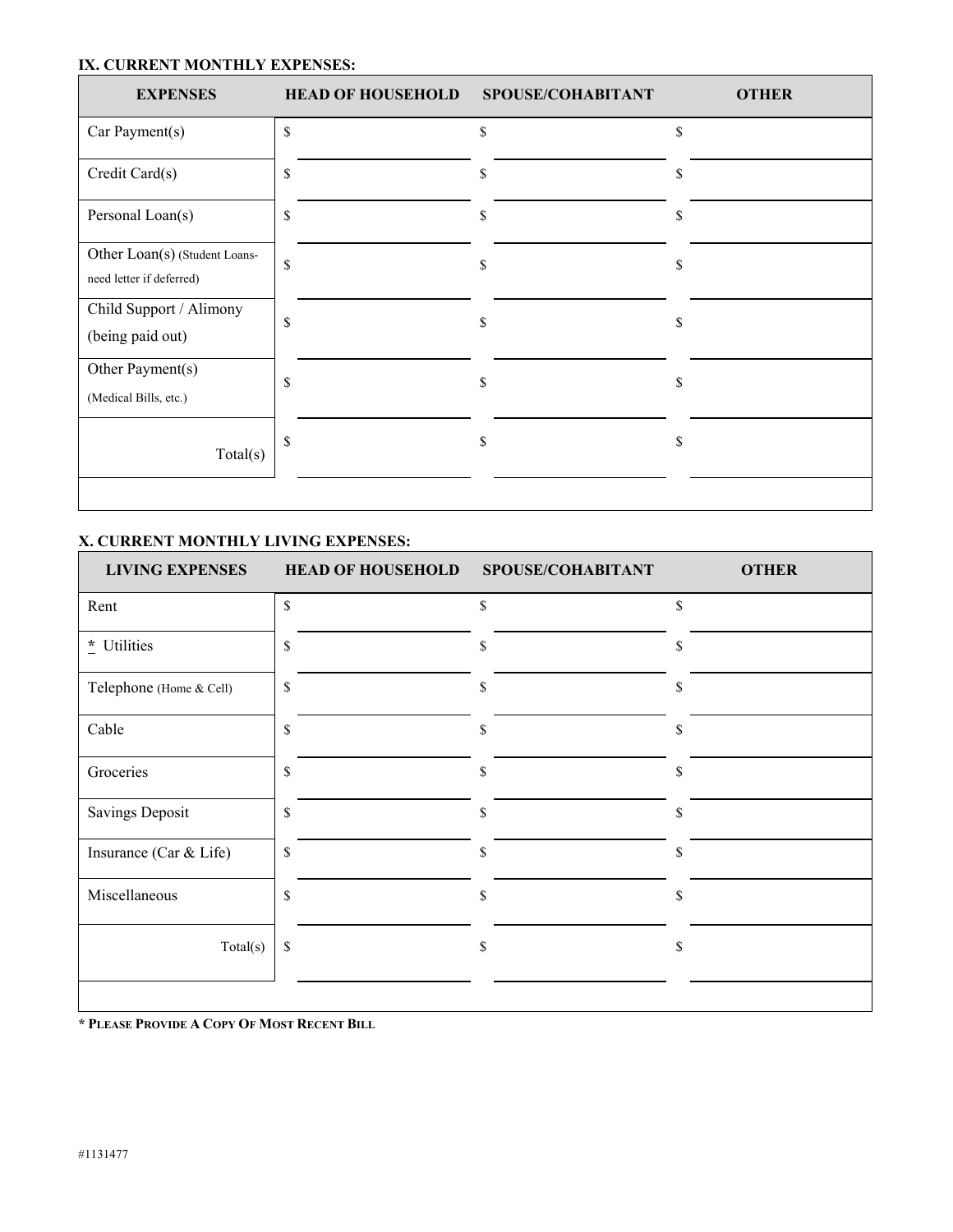## **AFFORDABLE HOUSING PROGRAM Downpayment Assistance Application**

I / We certify that the above information is true to the best of my / our knowledge. I / We further authorize the City of Greenville or its agent to make all inquiries deemed necessary to verify all information provided on this application and related material. The undersigned also authorizes the City of Greenville or it's agent to answer questions and inquiries from others seeking credit experience information about the applicants.

By signing this application, I / We certify that the property shall be My / Our principle residence.

| Applicant's Signature                                                                                               | Date                                                                                      |                                                         |
|---------------------------------------------------------------------------------------------------------------------|-------------------------------------------------------------------------------------------|---------------------------------------------------------|
| Co-Applicant's Signature                                                                                            | Date                                                                                      |                                                         |
|                                                                                                                     | <b>Information Below To Be Completed By Staff:</b>                                        |                                                         |
| <b>RECOMMENDATION OF APPLICATION:</b>                                                                               |                                                                                           |                                                         |
| Loan Denied:<br>Loan Approved :                                                                                     |                                                                                           |                                                         |
|                                                                                                                     | <b>Approved Amount of Assistance</b>                                                      |                                                         |
| City 10% No-Interest Loan<br>S                                                                                      | $(10\% \text{ of Sales Price Max})$<br>Incorporated City Limits of<br>Greenville          |                                                         |
| <b>HOME Grant</b>                                                                                                   |                                                                                           |                                                         |
|                                                                                                                     | $(20\% \text{ of Sales Price Max } $20,000)$<br>Incorporated City Limits of<br>Greenville | 45-Block Project                                        |
| WG / University Area DPA<br>- \$                                                                                    | $(5\% \text{ of Sales Price Max } $10,000)$                                               |                                                         |
| <b>Self-Help Partnership</b>                                                                                        | WG / Univ Target Area                                                                     |                                                         |
| <b>Affordable Housing Committee Chair</b>                                                                           | Date                                                                                      |                                                         |
| <b>Housing Division Administrator</b>                                                                               | Date                                                                                      |                                                         |
| <b>Planning and Development Services Department Director</b>                                                        | Date                                                                                      |                                                         |
| <b>Note:</b> If the amount of assistance is \$10,000 or above the application must be approved by the City Manager. |                                                                                           |                                                         |
| <b>City Manager</b>                                                                                                 | Date                                                                                      |                                                         |
| Requested loan amount<br>- \$                                                                                       |                                                                                           | $\Box$<br>$\Box$<br><b>New</b><br>Gut<br>Const<br>Rehab |
| Phoenix G Hinson, Planner II- Housing Division                                                                      | Date submitted for approval                                                               |                                                         |